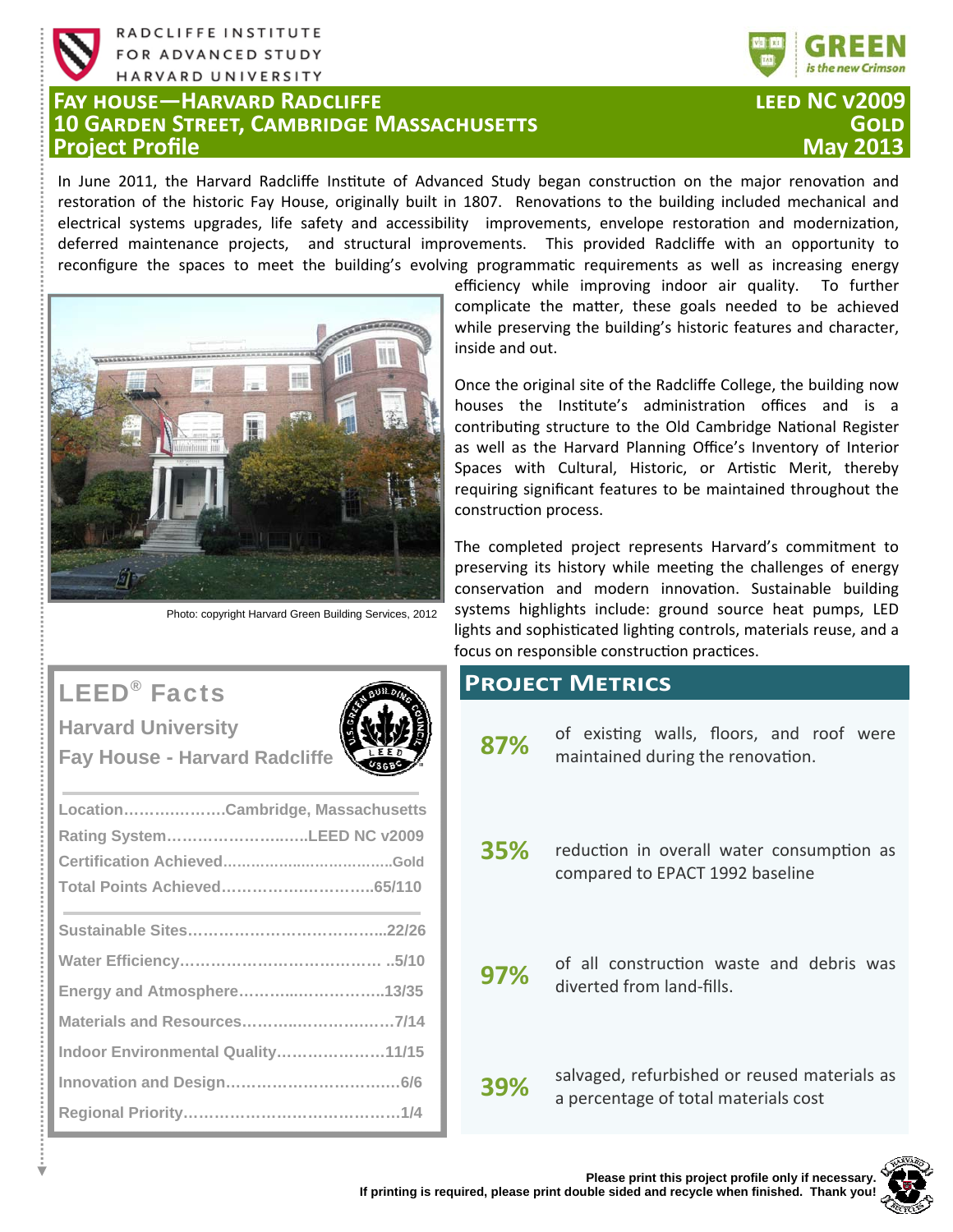## **HARVARD RADCLIFFE**

## **FAY HOUSE**



## **ENERGY EFFICIENCY**

The Radcliffe Institute for Advanced Study at Harvard University (RIAS) has committed, along with Harvard University as a whole, to reduce greenhouse gas emissions 30% below 2006 levels by 2016, inclusive of growth. Therefore, the following energy conservation measures (ECMs) were implemented as part of the Fay House Renovation.

## **MECHANICAL SYSTEMS**

- **ECM 1: Direct Digital Control Building Management System (BMS)** The air handling unit, hot and cold water pumps, ground source heat pump system, and fan coil units are all monitored and can be adjusted by the BMS to ensure that the systems are working correctly and efficiently. In addition, the BMS monitors outdoor air temperature, RH, and  $CO<sub>2</sub>$  levels.
- **ECM 2: Ground Source Heat Pump System**  A geothermal ground source heat pump system warms or cools the Fay House by extracting heat from or rejecting excess heat to the geothermal well water collected by five standingcolumn geothermal wells at Radcliffe. Taking advantage of this natural process greatly reduces operational costs.
- **ECM 3: Enhanced Refrigerant Management** Chlorofluorocarbons (CFC's), used in refrigeration equipment cause significant damage to the layer of Earth's ozone responsible for absorbing some of the sun's ultraviolet radiation. Unfortunately, an alternative for CFCs has not been developed. To that end, the refrigerants used in this project have small ozone depletion potential and small global warming potential factors in order to minimize their overall impact on the environment.
- **ECM 4: Motorized Shades** Motorized shades were installed to minimize summer heat gain in the summer. This leads to reduced operational costs associated with cooling.



Gardiner Conference Room **North Entry Foyer** Sheer Conference and Media Room North Entry Foyer Sheer Conference and Media Room

Photos: copyright Green Building Services, 2012

## **ELECTRICAL SYSTEMS**

- **ECM 1: Direct Digital Control Building Management System (BMS)** The lighting and lighting controls are all monitored and can be adjusted by the BMS to ensure that the systems are working correctly and efficiently. In addition, the BMS monitors outdoor air temperature,  $RH$ , and  $CO<sub>2</sub>$  levels.
- **ECM 2: Occupancy Sensors** Occupancy sensors turn the lights on, or off, based on actual occupancy. This prevents energy waste from when lights are left on when the room is unoccupied.
- **ECM 3: Daylight Sensors** Daylight sensors adjust artificial lighting levels based on the amount of daylight entering the space.
- **ECM 4: Reduction in Lighting Power Density** 16% reduction in lighting power density (watts/square foot) when compared to ASHRAE 90.1-2007 baseline. Reduction was achieved through the use of LEDs, high efficiency linear fluorescent lamps and efficient fixtures.

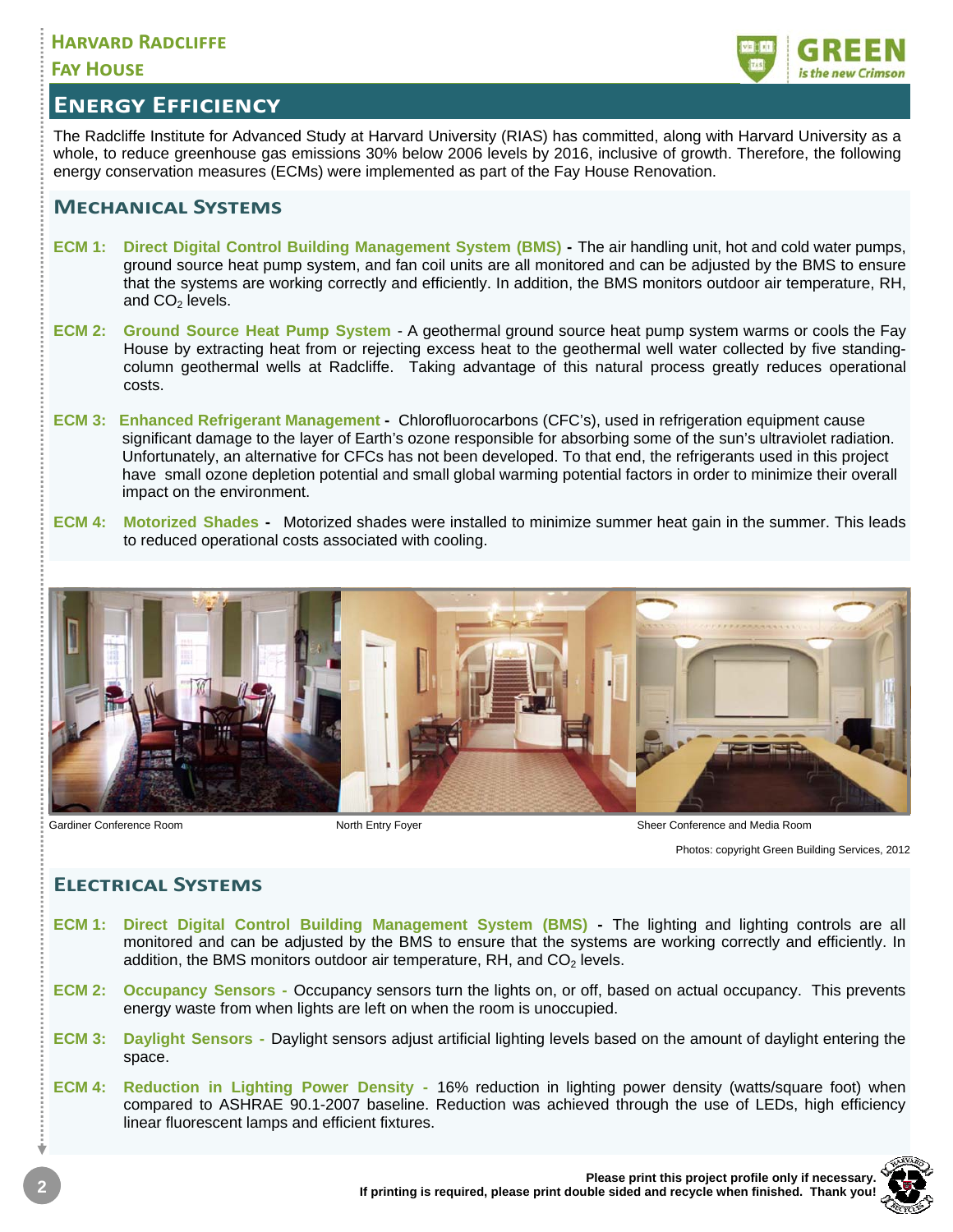## **HARVARD RADCLIFFE**

## **FAY HOUSE**

## **PRODUCTS AND MATERIALS**

## **WATER EFFICIENCT FIXTURES**

**43% reduction** in annual water use (35,180 gallons/year) when compared to EPAct 1992 baseline standard



**Smart 305 Elongated**  Sydney

- $\checkmark$  Dual Flush
- **1.28/.8 gallons per flush** (gpf) vs. EPAct baseline of 1.6 gpf.

#### **LIGHTING AND CONTROLS**

**16% reduction** in lighting power density (watts/square foot)



#### **Damp Location Fluorescent**  Lithonia

- $\checkmark$  Impact resistant
- UV-stabilized
- $\checkmark$  Reinforced polyester fiberglass housing



**ETF 610**  Sloan **.08 gallons per cycle** (gpc) vs. EPAct baseline of 0.25 gpf.

**Wireless Ceiling Mounted Sensor**  Lutron

- $\checkmark$  Three settings available: Auto-On/ Auto-Off, Auto-On Low-Light/Auto-Off, and Manual-On/Auto-Off
- $\checkmark$  Auto-On Low-Light feature will only turn lights on automatically if there is less than approximately 1 fc (10 lux) of ambient light



Kohler **1.5 gallons per minute** (gpm) vs. EPAct baseline of 2.2 gpm.

# **QS Sensor Module**

Lutron Uses Clear ConnectTM RF Technology for communication with Radio Powr SavrTM occupancy sensors, Radio Powr Savr daylight sensors, Pico® wireless controllers, and motorized shades.

## **PRODUCTS WITH RECYCLED AND REGIONAL CONTENT**

**12% recycled content** value as a percentage of total materials cost **28% regionally manufactured** value as a percentage of total materials cost



#### **Blown In Insulation**  JohnMansville  $\checkmark$  Recycled Content 20% Post-consumer

- 5% Pre-consumer
- $\checkmark$  Regionally Extracted/Manufactured
	- Edison, NJ 243 miles



**Firecode**  USG Sheetrock Recycled Content 20% Post-consumer 5% Pre-consumer  $\checkmark$  Regionally Manufactured Danville, PA - 243 miles



**ProStud Steel ClarkDietrich** Recycled Content 26% Post-consumer 6% Pre-consumer  $\checkmark$  Regionally Extracted

Bristol, CT - 107 miles

*Please note that while many products are described in this project profile, these are provided for informational purposes only, to show a representative sample of what was included in this project. Harvard University and its affili-*

*ates do not specifically endorse nor recommend any of the products listed in this project profile and this profile may not be used in commercial or political materials, advertisements, emails, products, promotions that in any way suggests approval or endorsement of* 



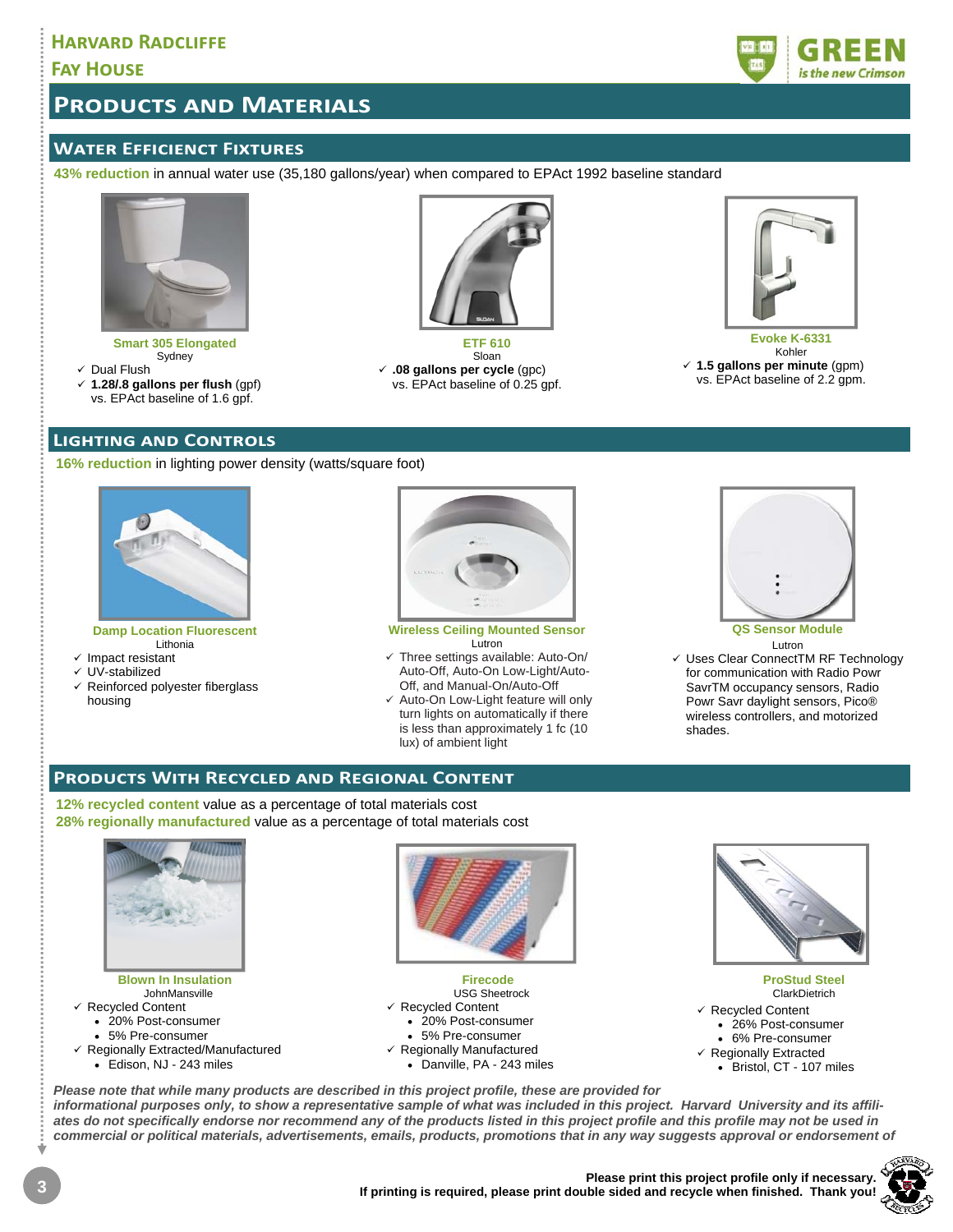## **HARVARD RADCLIFFE FAY HOUSE**

## **OPEN LOOP STANDING-COLUMN GEO-THERMAL GROUND SOURCE HEAT PUMP**

An open loop standing column geothermal ground source heat pump uses an underground water source as both the heat source and heat sink for providing both heating and cooling to the Fay House. Five standing column wells extract and return water between the 1500 feet deep wells and the heat pumps located in the building mechanical room. The heat pumps extract heat from or transfer heat to the well water, depending on heating or cooling mode. This heat is exchanged with the building loop, a system of pipes that circulates hot or cold water between the heat pumps and the terminal units located in building.

http://green.harvard.edu/sites/default/files/attachments/renewables/gshp-fact-sheet.pdf http://www.green.harvard.edu/sites/default/files/attachments/oe/GSHPSharable3-08.odf



Private Office

Photo: copyright Green Building Services, 2012

Graphic: Goody Clancy, 2008





**Open Loop Systems** 





Image Source: U.S. Department of Energy (EERE Divisions)

| Owner | Harvard R |
|-------|-----------|
|       |           |

**PROIFCT TFAM** 

| Owner                               | Harvard Radcliffe Institute            |
|-------------------------------------|----------------------------------------|
| <b>Architect</b>                    | Venturi Scott Brown Associates         |
| Landscape<br>Architect              | Stephen Stimson Associates             |
| <b>MEP Engineer</b>                 | Cosentini Associates                   |
| <b>Civil Engineer</b>               | Green International                    |
| Construction<br><b>Manager</b>      | <b>Shawmut Design and Construction</b> |
| Commissioning<br><b>Authority</b>   | Facility Dynamics Engineering, Inc.    |
| Sustainability<br><b>Consultant</b> | <b>Harvard Green Building Services</b> |

## **MORE INFORMATION**

>Harvard Radcliffe: http://www.radcliffe.harvard.edu/

>Harvard Green Building Services: http://green.harvard.edu/green-building-services

>Harvard Green Building Resource: http://green.harvard.edu/theresource

>Follow Green Building Services: http://www.facebook.com/HarvardGBS or @Harvard\_GBS